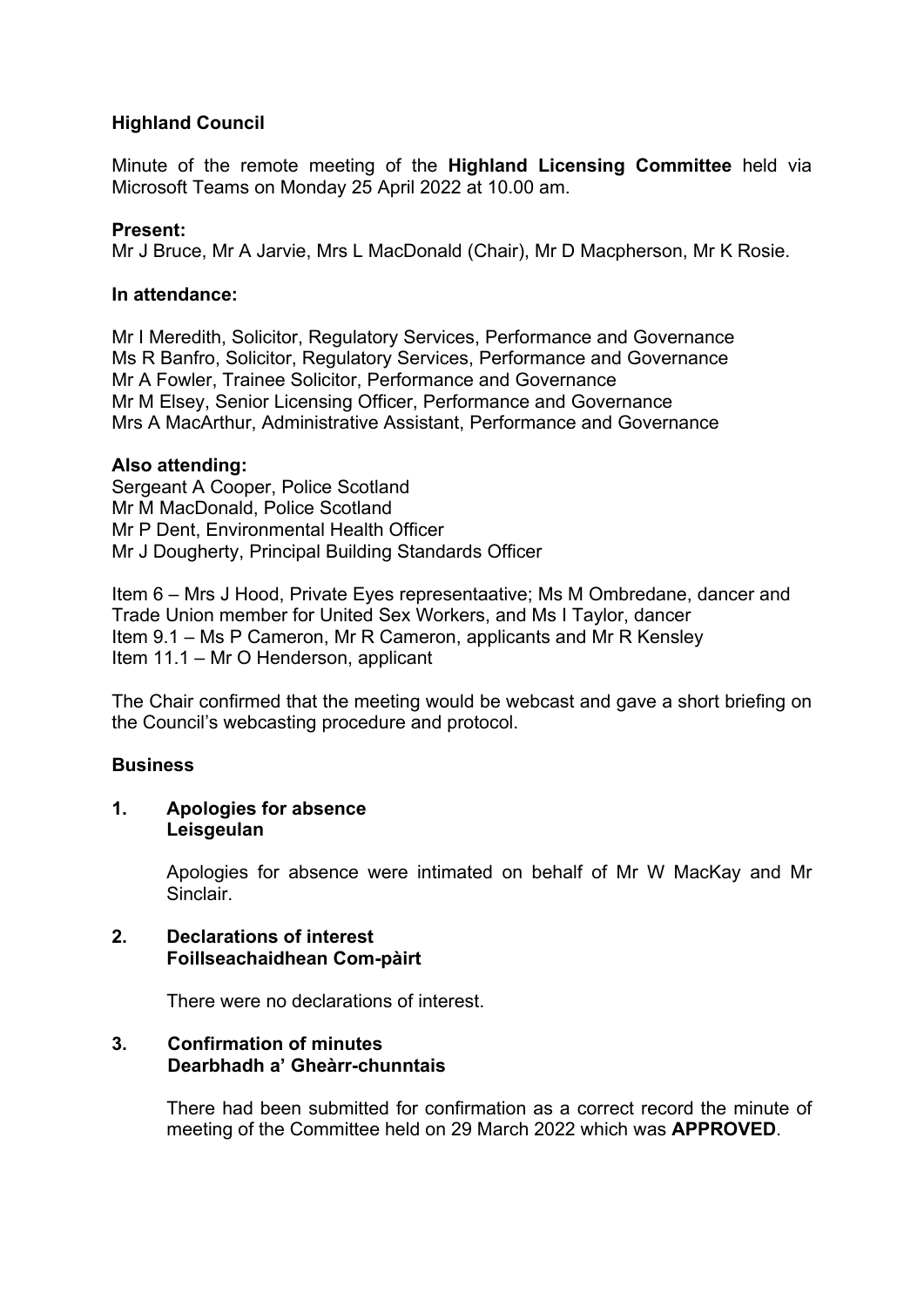## **4. Licences granted under delegated powers Ceadachdan a bhuilicheadh fo ùghdarras air a thiomnadh**

There had been circulated **Report No HLC/021/22** by the Principal Solicitor which details all Licences which have been granted under delegated powers under the Civic Government (Scotland) Act 1982 granted in the period from 7 March 2022 to 13 April 2022.

The Committee **NOTED** the report.

### **5. Pending applications – 3 monthly considerations Iarrtasan ri thighinn – beachdachaidhean 3 mìosach**

There had been circulated **Report No HLC/022/22** by the Principal Solicitor relating to applications which are currently pending for the grant or renewal of licences under the Civic Government (Scotland) Act 1982.

The Committee **AGREED** to defer the determination of the applications, either:

- (a) to allow them to be approved under delegated powers in the event that no objections/representations are received and all outstanding documentation has been received from the applicants; or
- (b) to a future meeting of the Committee when the applications will be determined in terms of the Hearings Procedure.

## **6. Sex Entertainment Venues Ionadan Fèisteas Feise**

There had been circulated **Report No HLC/023/22** by the Principal Solicitor seeking consideration of the responses received in respect of the draft Sexual Entertainment Venue Policy Statement.

Two late representations had been received and these were circulated.

Mrs J Hood then spoke on behalf of her clients, Private Eyes, Inverness. Mrs Hood also represented the Association of Adult Venues in Scotland. Her clients had run gentleman's clubs for 25 years with no issues arising. There were no issues of violence, no issues of a sexual nature, no links to prostitution or human trafficking. They ran safe venues and the girls were stewarded within the premises. Her clients operated with a tool kit very similar to the policy set out by the Committee. There are codes of conduct for both the dancers and customers and these were strictly adhered to. The girls have private changing facilities and are sent home safely. Clubs are a safe place for dancers to dance in, a safe place without fear of violence and for customers to enjoy the dancing.

Ms Margot Ombredane, a dancer and Trade Union member for United Sex Workers stated that she would encourage the Council not to set a cap on the number of sexual entertainment venues in Inverness. Statistics suggest that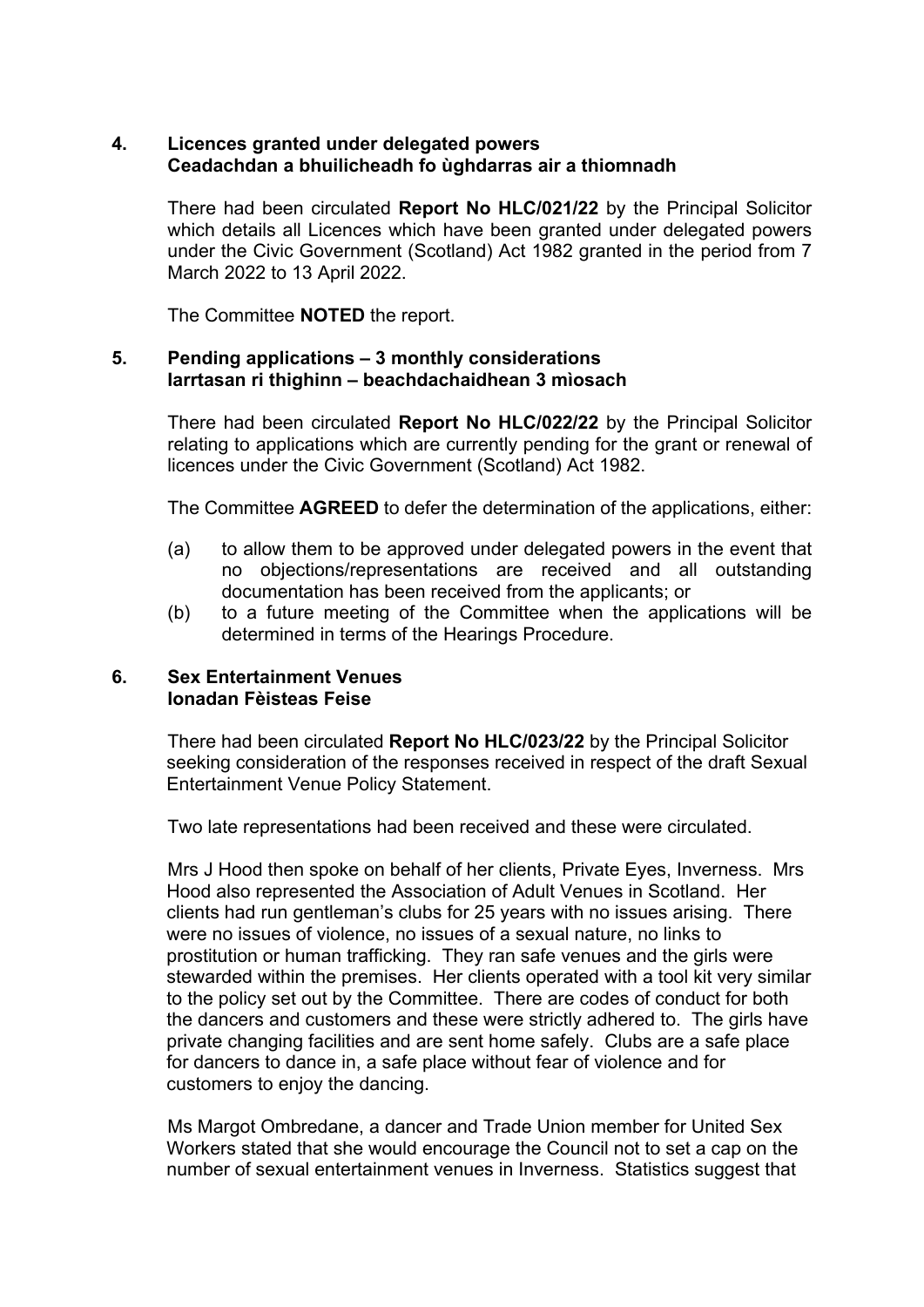cities that had set a cap had seen a rise in violent crime and assault rates. A cap pushes girls into unsafe places such as air bnb's, B and B premises, and private homes. There is no evidence to suggest that sex clubs contribute towards the violence against women but that the absence pushes women into unregulated, unsafe and underground work places without the protection of workers rights, CCTV and security. The Council are invited to consult with the Trade Union in any future policy decisions.

In answer to a question from Members, Mrs Hood advised that a copy of the tool kit used at Private Eyes would be forwarded for circulating to Members. Mrs Hood commended the Scottish Government for bringing in licensing to Sexual Venues.

The solicitor advised that Members had previously agreed that there would be no cap on the number of premises in Highland and each application would be made on its own merits.

The Committee **AGREED**:

- i. to approve the changes to the draft policy statement.
- ii. to approve the standard conditions for Sexual Entertainment Venues
- iii. to approve the draft fee structure for Sexual Entertainment Venues
- iv. to publish a notice that a resolution has been passed to licence Sexual Entertainment Venues
- v. to finalise and publish the Sexual Entertainment Venue policy.
- (i) agree to finalise and publish the Sexual Entertainment Venue Policy Statement.

## **7. Housing (Scotland) Act 2006 Applications for house in multiple occupation licence Achd Riaghaltais Chatharra (Alba) 1982 Iarrtasan airson ceadachd thaighean ann an ioma-sheilbh**

## **7.1 Premises – 15c Young Street, Inverness**

There had been circulated **Report No HLC/024/22** by the Principal Solicitor relating to the grant of a house in multiple occupation licence from Michael Clark in respect of premises at 15c Young Street, Inverness (Inverness West Ward).

The Senior Licensing Officer advised that as the outstanding documentation had now been received the licence had been granted under delegated powers.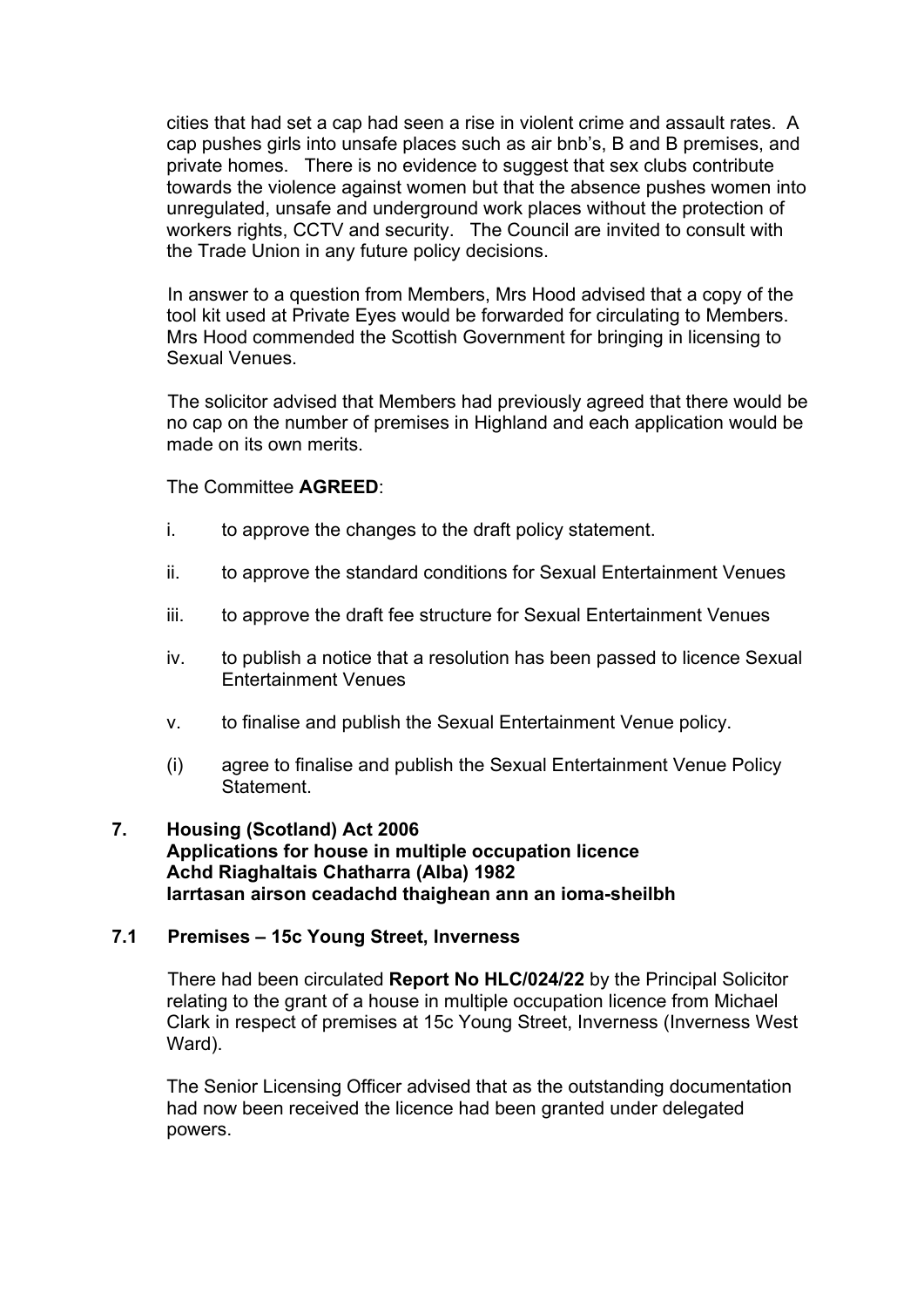The Committee **NOTED** that the application had now been granted under delegated powers.

**8. Civic Government (Scotland) Act 1982 Late hours catering licence Achd Riaghaltais Chatharra (Alba) 1982 Ceadachdan Solarachaidh Uairean Anmoch –**

## **8.1 Premises – Highland Kebab House, 105 High Street, Wick**

There had been circulated **Report No HLC/025/22** by the Principal Solicitor relating to an application for the grant of a late hours catering licence in respect of premises at Highland Kebab House, 105 High Street, Wick (Ward 3 – Wick and East Caithness Ward). The applicant did not attend.

The Senior Licensing Officer advised that the necessary gas and electrical certification had yet to be received.

Two late letters of objection had been received. The objectors were unable to attend but had submitted reasons for their late objections. Members were satisfied that there was sufficient reason for these objections not being made on time and they should be heard and they were circulated.

As the premises were located adjacent to the sea, Members requested that the premises should provide bins to ensure the area was kept litter free and that the litter was not blown out to sea.

The Committee **AGREED** to **GRANT** the application subject to:

- an additional condition that the licensable activity will not take place until gas and electrical safety certificates are submitted to the Council to the satisfaction of the Environmental Health Service; and
- an additional condition that the applicant will provide suitable bin facilities outside the premises to the satisfaction of the licensing authority.

# **9. Market Operators Licences Ceadachdan Obraichean Margaidh**

## **9.1 Premises – Dell Holiday Cottages, The Dell of Abernethy, Dell Road, Nethy Bridge**

There had been circulated **Report No HLC/026/22** by the Principal Solicitor relating to an application from Dell Holiday Cottages for a market operator's licence (Ward 20 – Badenoch and Strathspey Ward).

The Senior Licensing Officer advised that there was documentation from the applicants which had yet to be received. Supporting documents from the applicant and a letter of support had been circulated.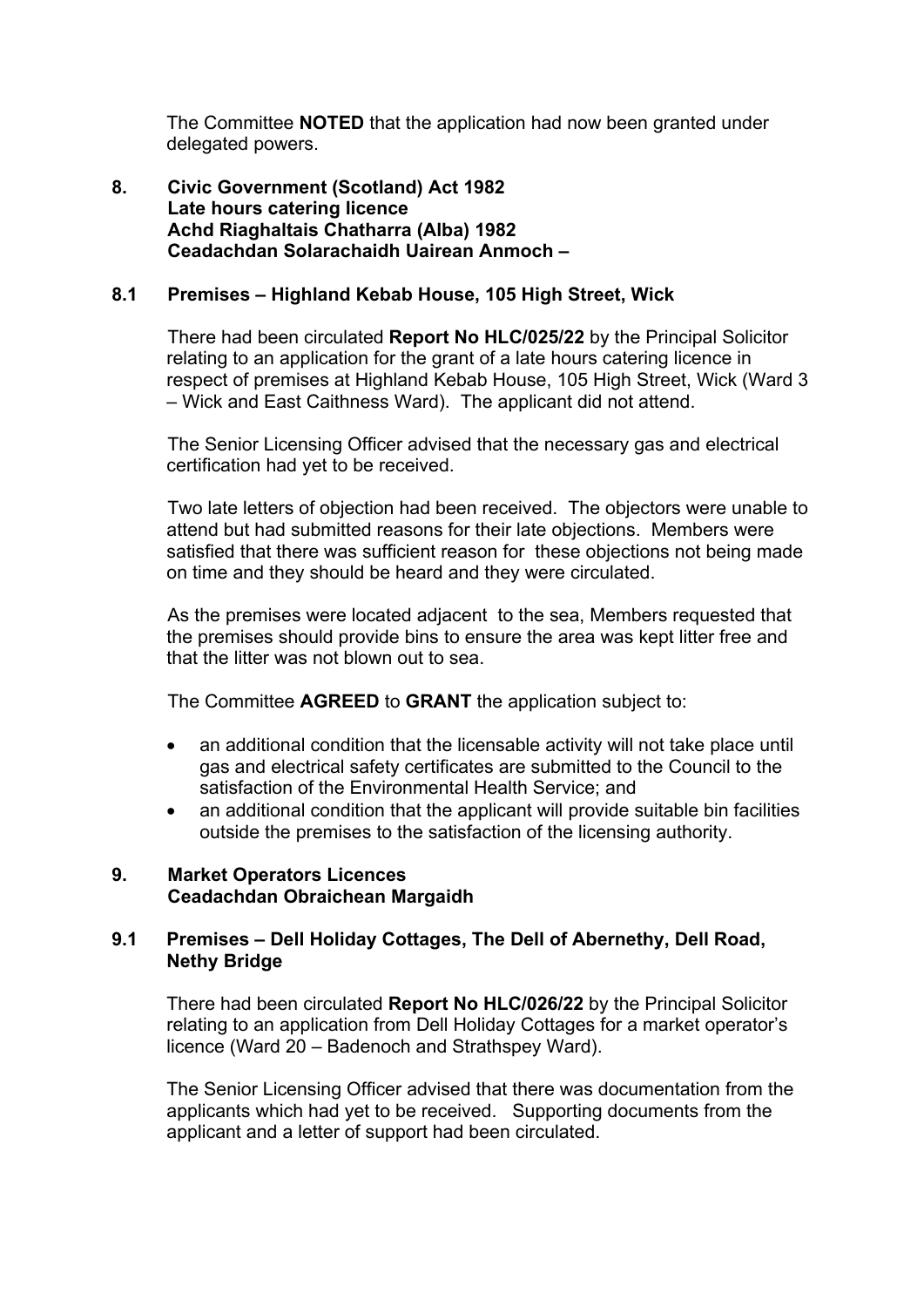The Committee heard from the applicants and the Building Standards Officer. It was noted that tepees were now classed by Building Standards as a permanent structure. However this was an unusual case as it was not a permanent structure as it would be taken down for three months every year during the winter. Building Standards advise that they would require to undertake further research on the certification required.

The Committee **AGREED** to **GRANT** the application for a market operator's licence subject to the condition that no licensable activity take place until the food hygiene compliance, gas appliance certification, completed EH market operator vendor checklists and confirmation of public liability insurance cover are submitted to the local authority.

- **10. The Committee RESOLVED that, under Section 50A(4) of the Local Government (Scotland) Act 1973, the public be excluded from the meeting during discussion of the following Items on the grounds that they involved the likely disclosure of exempt information as defined in Paragraph 3 of Part 1 of Schedule 7A of the Act.**
- **11. Civic Government (Scotland) Act 1982 Street Trader's Licences Achd Riaghaltais Chatharra (Alba) 1982 Ceadachdan Luchd-malairt Sràide**

### **11.1 Application for a street trader's licence – Oliver Henderson**

There had been circulated **to members only Report No HLC/027/22** by the Principal Solicitor relating to an application which has been received from Oliver Henderson for the grant of a street trader's licence (Ward 2 – Thurso and Northwest Caithness Ward).

The Senior Licensing Officer advised that a further letter of objection had been submitted by Police Scotland but had been received after the 28 day objection period. Police Scotland provided the reasons for their late objection. Members were satisfied that there was sufficient reason for this objection not being made on time and it was duly circulated to the Committee.

The applicant had also yet to submit gas and electrical certification.

The Committee then heard from Police Scotland and the applicant.

The Committee **AGREED** to **GRANT** the application for a street trader's licence subject to the condition that the licensable activity not be carried out until gas and electrical certificates have been submitted to the local authority to the satisfaction of the Environmental Health service